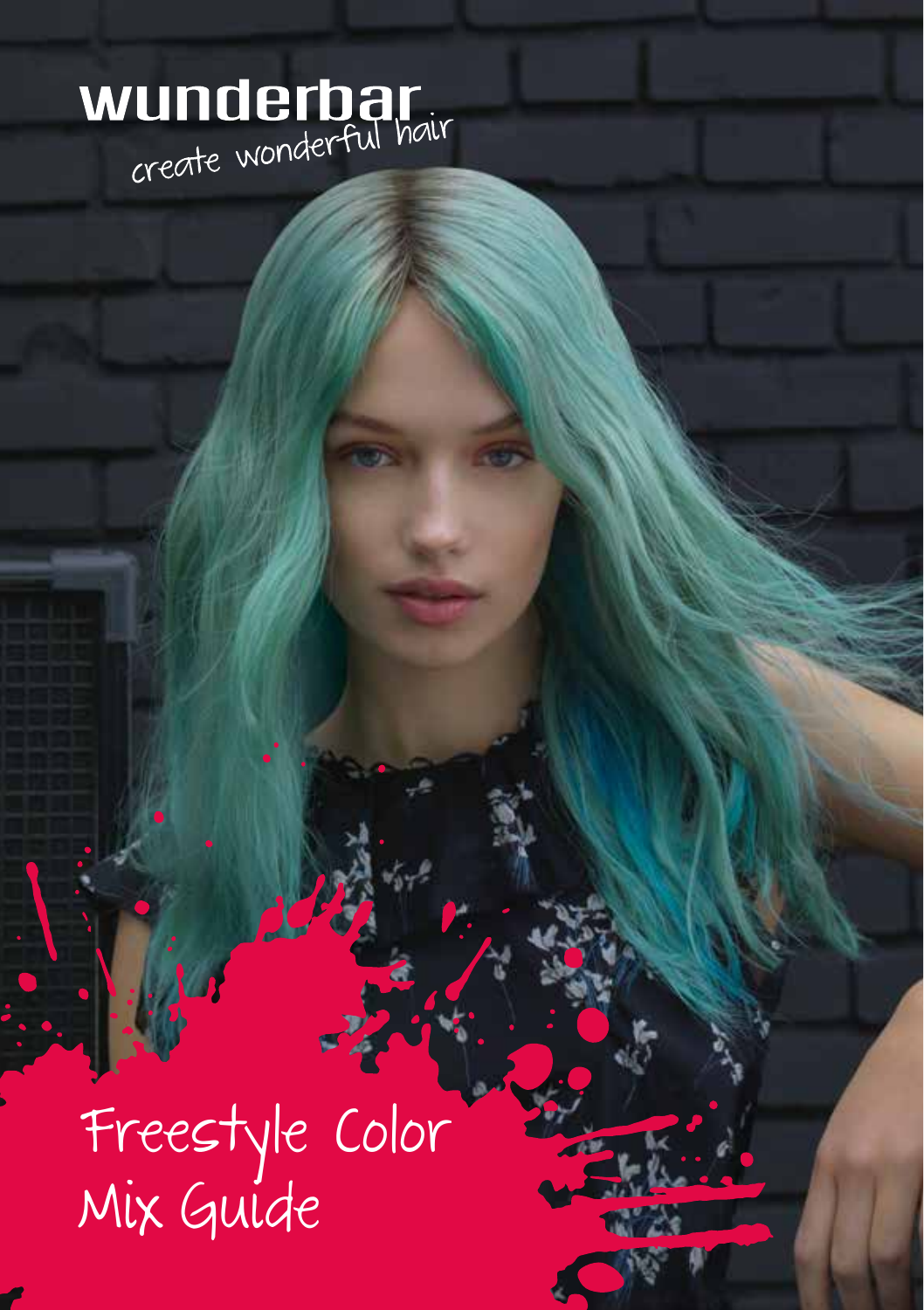### WUNDERBAR FREESTYLE COLOR

EN - Direct acting, semi-permanent hair color cream with acidic pH. All shades can be intermixed to allow perfect, personalised results. The colorless Clear tone modulates and softens the intensity of their tone. The color mixes in this brochure are just a few examples of color creations with Wunderbar Freestyle. There's no limit!

DE - Direktziehende, semi-permanente Farbcreme mit saurem pH-Wert. Alle Farbtöne können untereinander gemischt werden, um perfekte, personalisierte Ergebnisse zu erzielen. Der farblose Clear-Ton moduliert und mildert die Intensität der Farbtöne. Die Farbmischungen in dieser Broschüre sind nur einige Beispiele für Farbkreationen mit Wunderbar Freestyle. Es gibt kein Limit!

NL - Direct werkende, semi-permanente haarkleurcrème met zure pH. Alle tinten kunnen gemengd worden om perfecte, gepersonaliseerde resultaten mogelijk te maken. De kleurloze Clear toon moduleert en verzacht de intensiteit van de kleurtonen. De kleurenmixen in deze brochure zijn slechts enkele voorbeelden van kleurencreaties met Wunderbar Freestyle. Er is geen limiet!

FR - Crème de couleur à action directe semi-permanente, à pH acide. Toutes les teintes peuvent être mélangées entre elles pour des résultats parfaits et personnalisés. La tonalité incolore Clair module et adoucit l'intensité du reflet. Les mélanges de couleurs présentés dans cette brochure ne sont que quelques exemples de créations de couleurs réalisées avec Wunderbar Freestyle. Il n' y a pas de limite!

#### ES - Crema colorante de acción directa y semipermanente con pH ácido.

Todas las tonalidades pueden mezclarse entre sí para obtener resultados perfectos y personalizados. El tono incoloro Claro modula y suaviza la intensidad de los tonos reflejos. Las combinaciones de colores en este folleto son sólo algunos ejemplos de creaciones de color con Wunderbar Freestyle. No hay límite!

#### IT - Crema semipermanente ad azione diretta con pH acido.

Tutte le tonalità possono essere mescolate per ottenere risultati perfetti e personalizzati. Il tono Chiaro incolore modula e ammorbidisce l' intensità del loro tono. I mix di colori contenuti in questa brochure sono solo alcuni esempi di creazioni a colori con Wunderbar Freestyle. Non ci sono limiti!

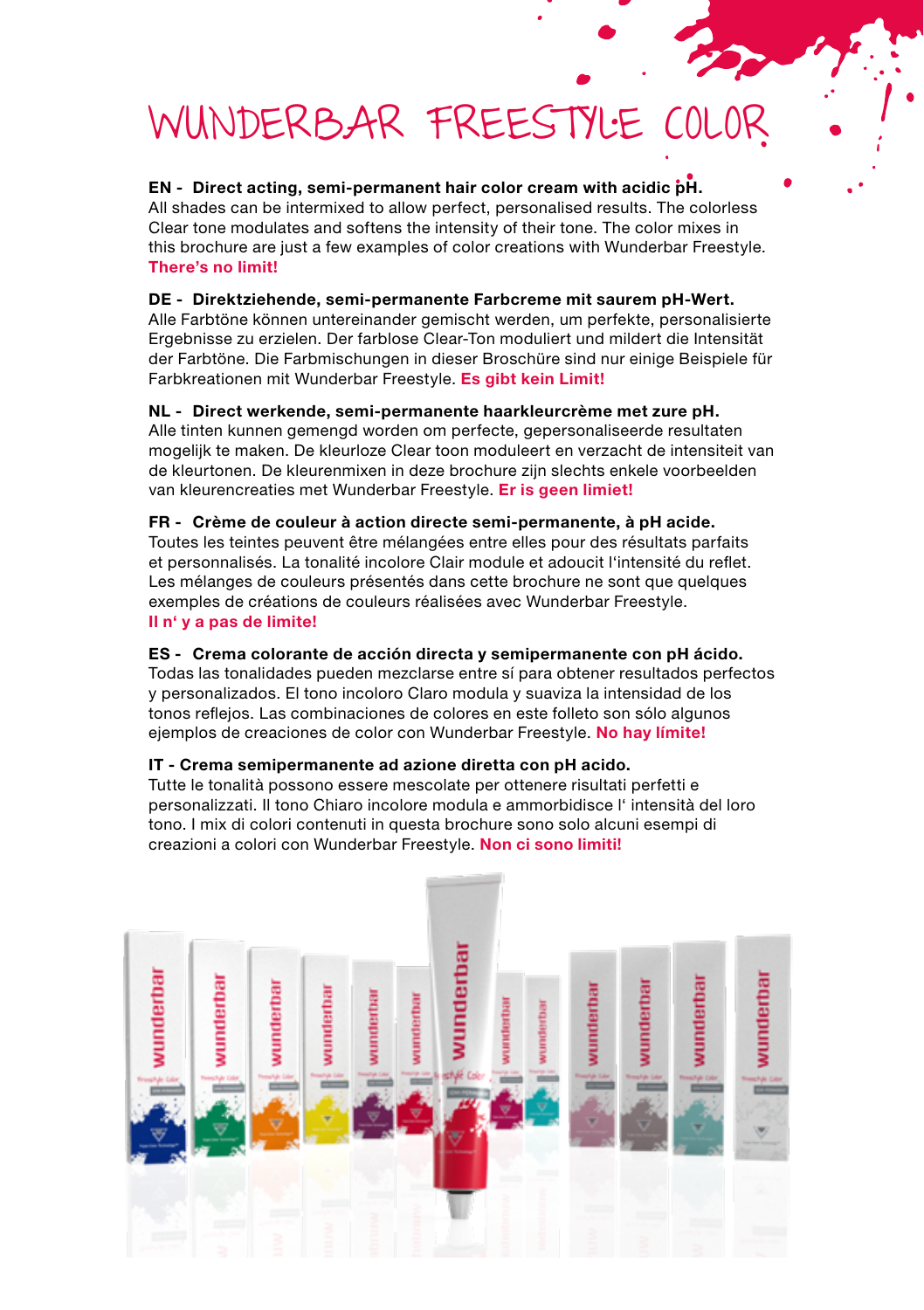



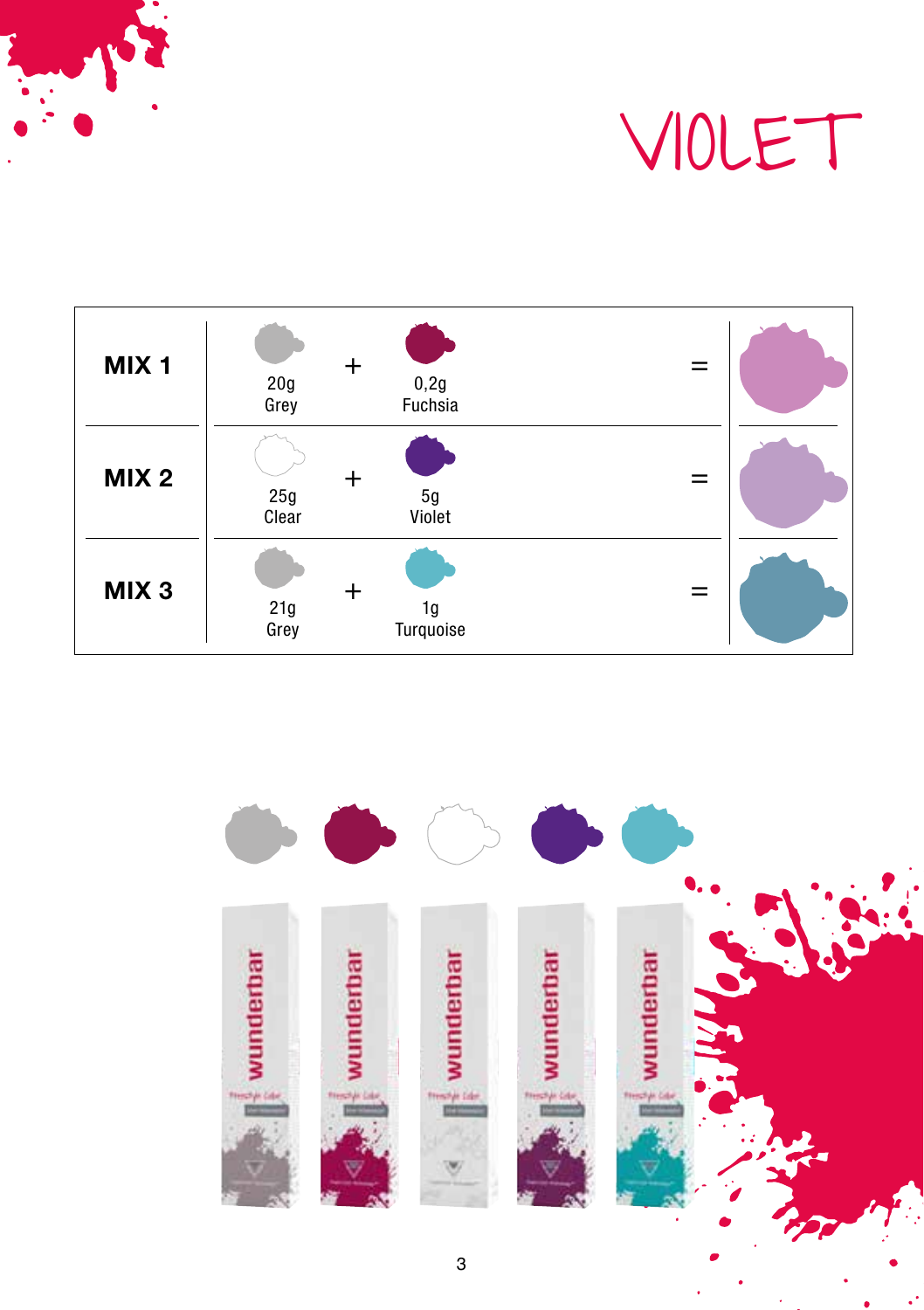PINK & ROSÉ



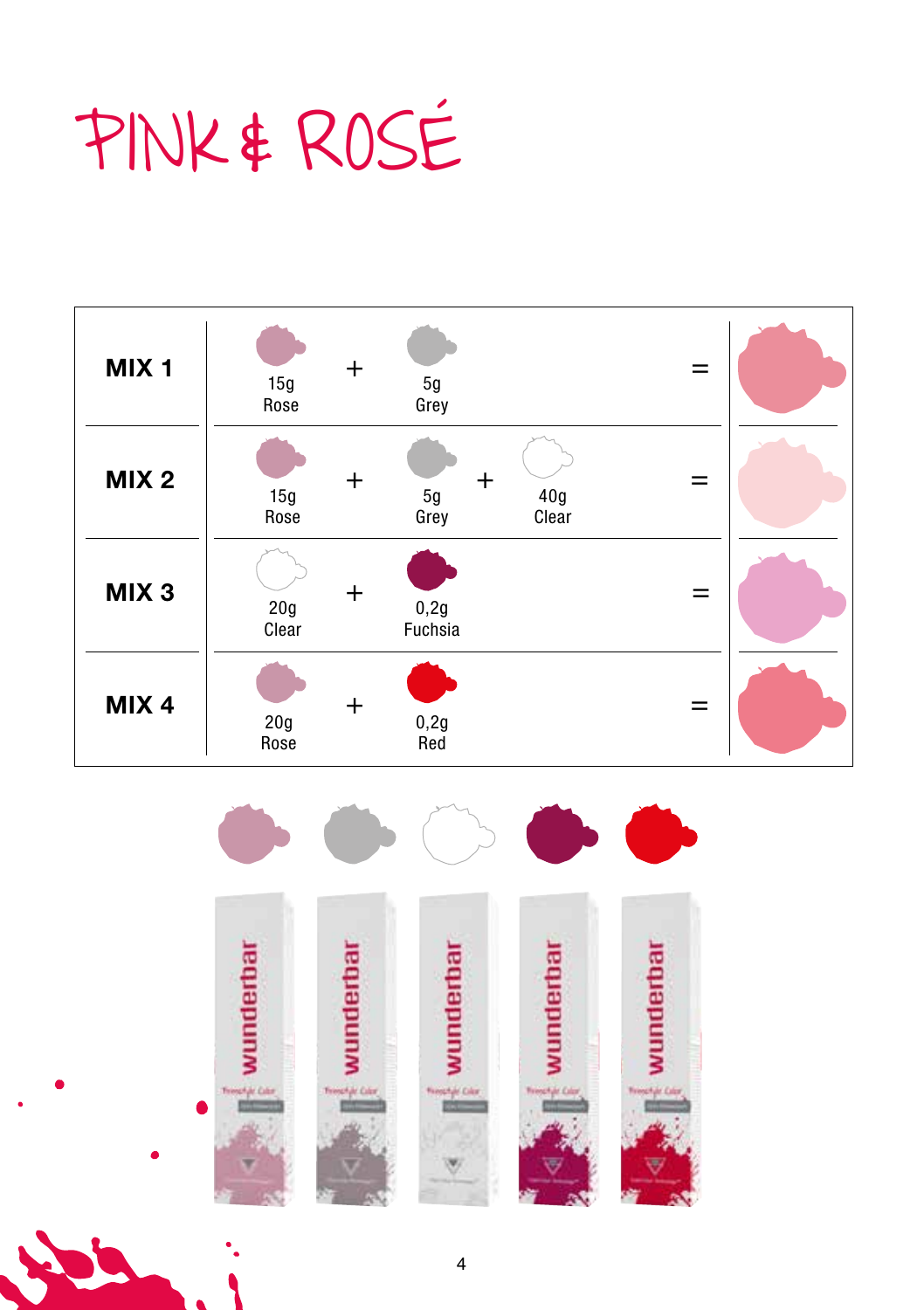# MINT & GREEN



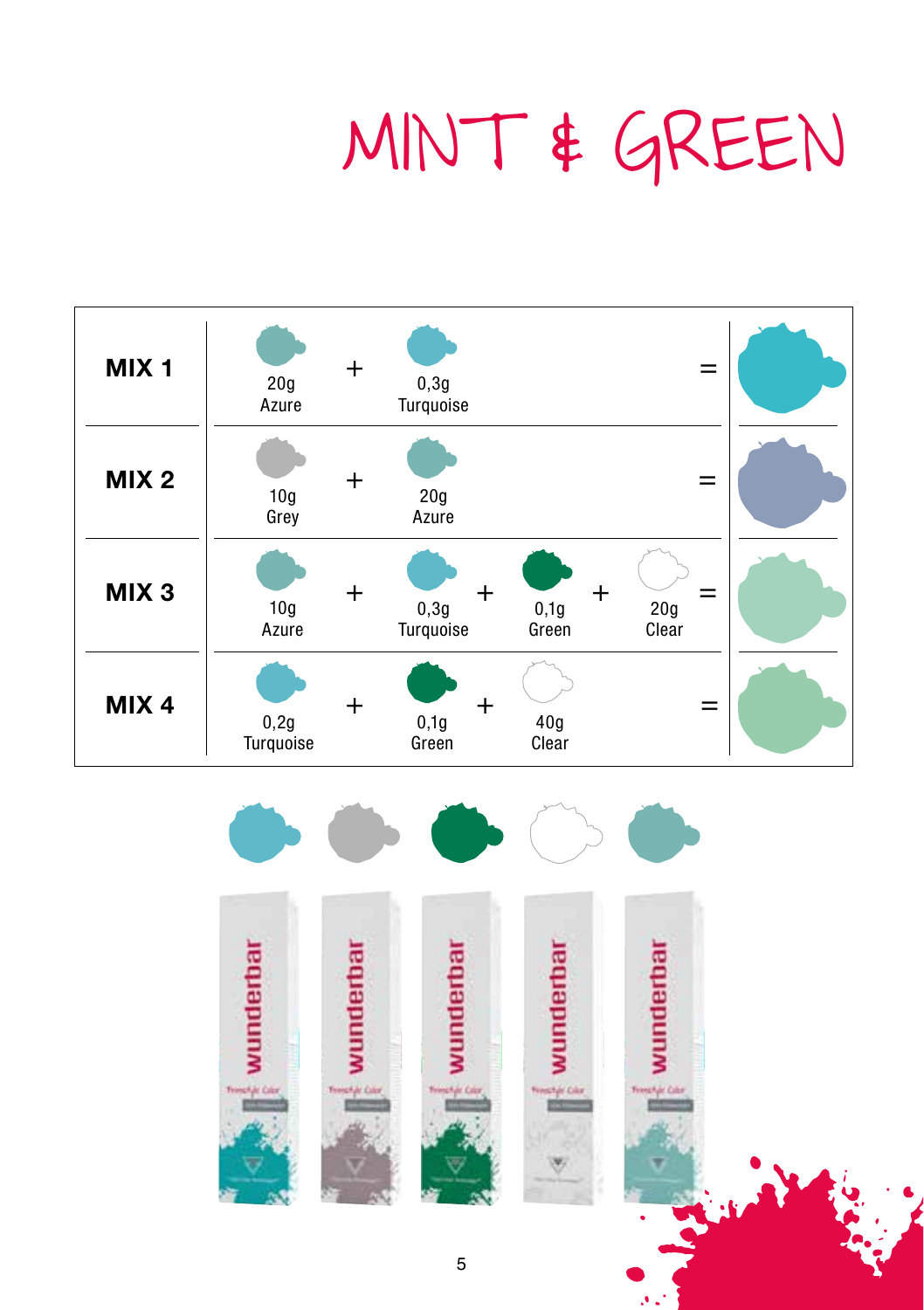## YELLOW & ORANGE



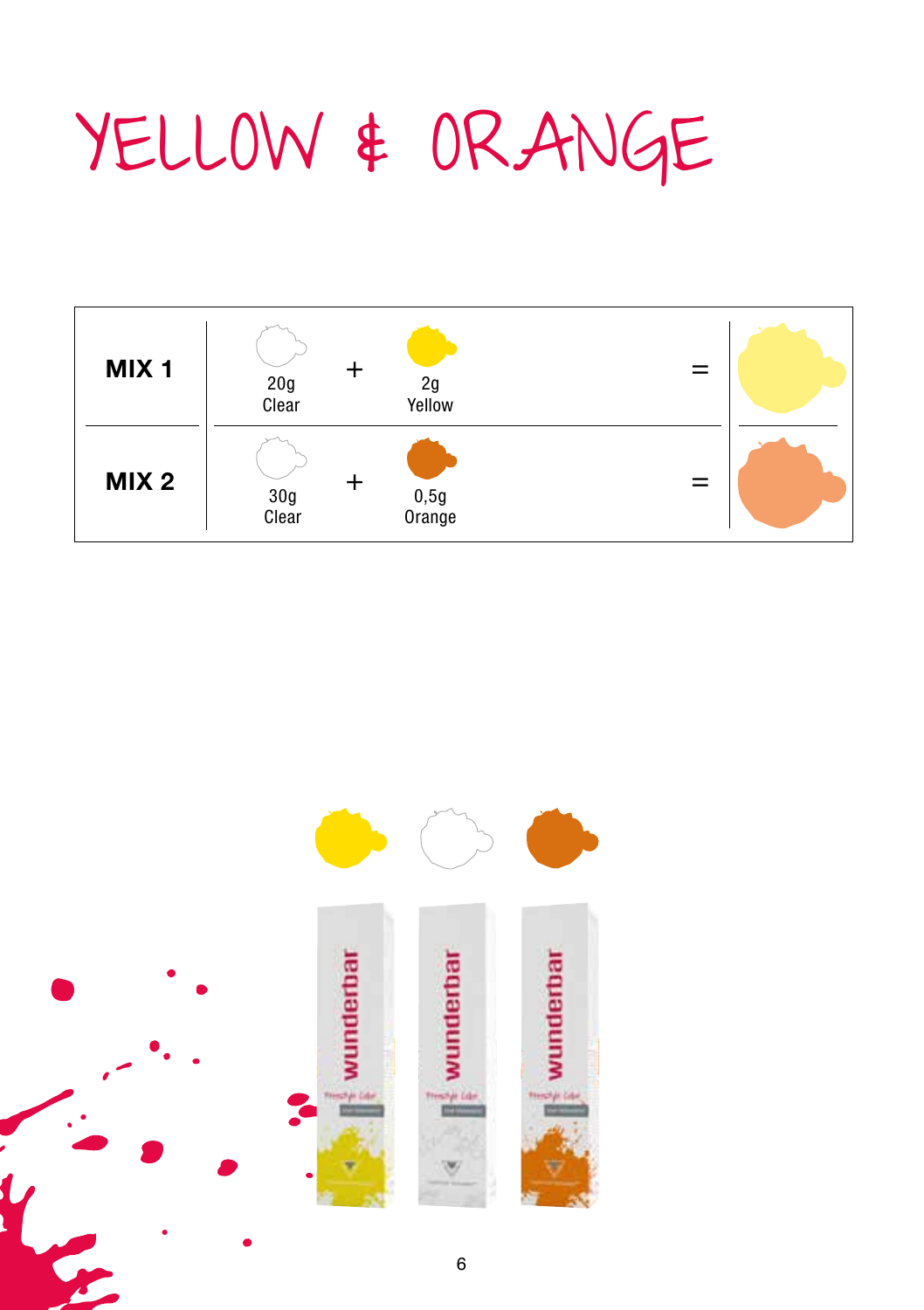### LIME & BLUE